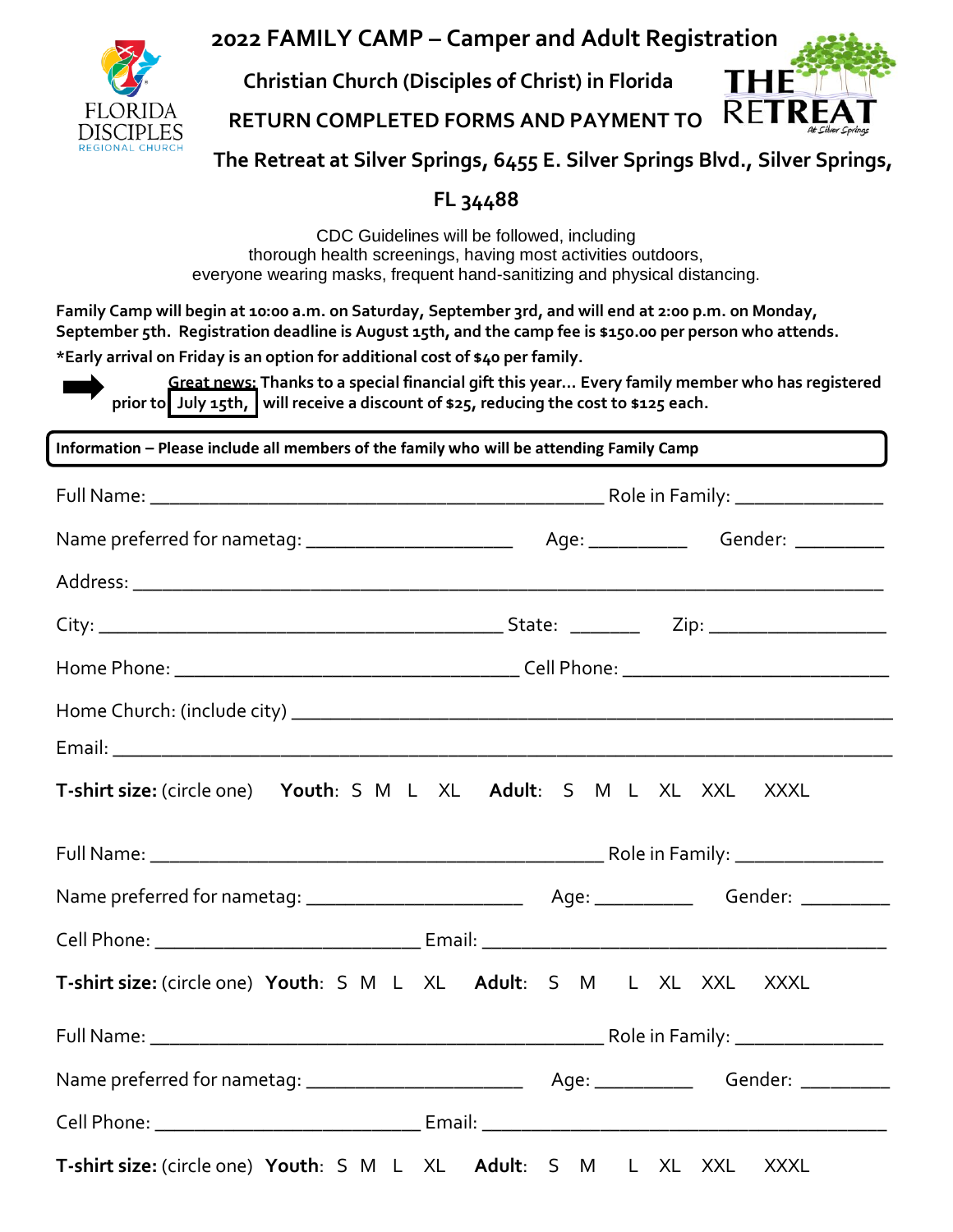| T-shirt size: (circle one) Youth: S M L XL Adult: S M L XL XXL XXXL |  |  |  |  |  |  |  |  |  |
|---------------------------------------------------------------------|--|--|--|--|--|--|--|--|--|
|                                                                     |  |  |  |  |  |  |  |  |  |
|                                                                     |  |  |  |  |  |  |  |  |  |
|                                                                     |  |  |  |  |  |  |  |  |  |
| T-shirt size: (circle one) Youth: S M L XL Adult: S M L XL XXL XXXL |  |  |  |  |  |  |  |  |  |
|                                                                     |  |  |  |  |  |  |  |  |  |
|                                                                     |  |  |  |  |  |  |  |  |  |
|                                                                     |  |  |  |  |  |  |  |  |  |
| T-shirt size: (circle one) Youth: S M L XL Adult: S M L XL XXL XXXL |  |  |  |  |  |  |  |  |  |

# **Please use a second form for additional family members if needed**

# **Please list an emergency contact person who will not be at Family Camp:**

| <b>Emergency Contact Person:</b> |        |        |        |  |
|----------------------------------|--------|--------|--------|--|
| Relation to Family:              |        | Email: |        |  |
| Phones: (home)                   | (cell) |        | (work) |  |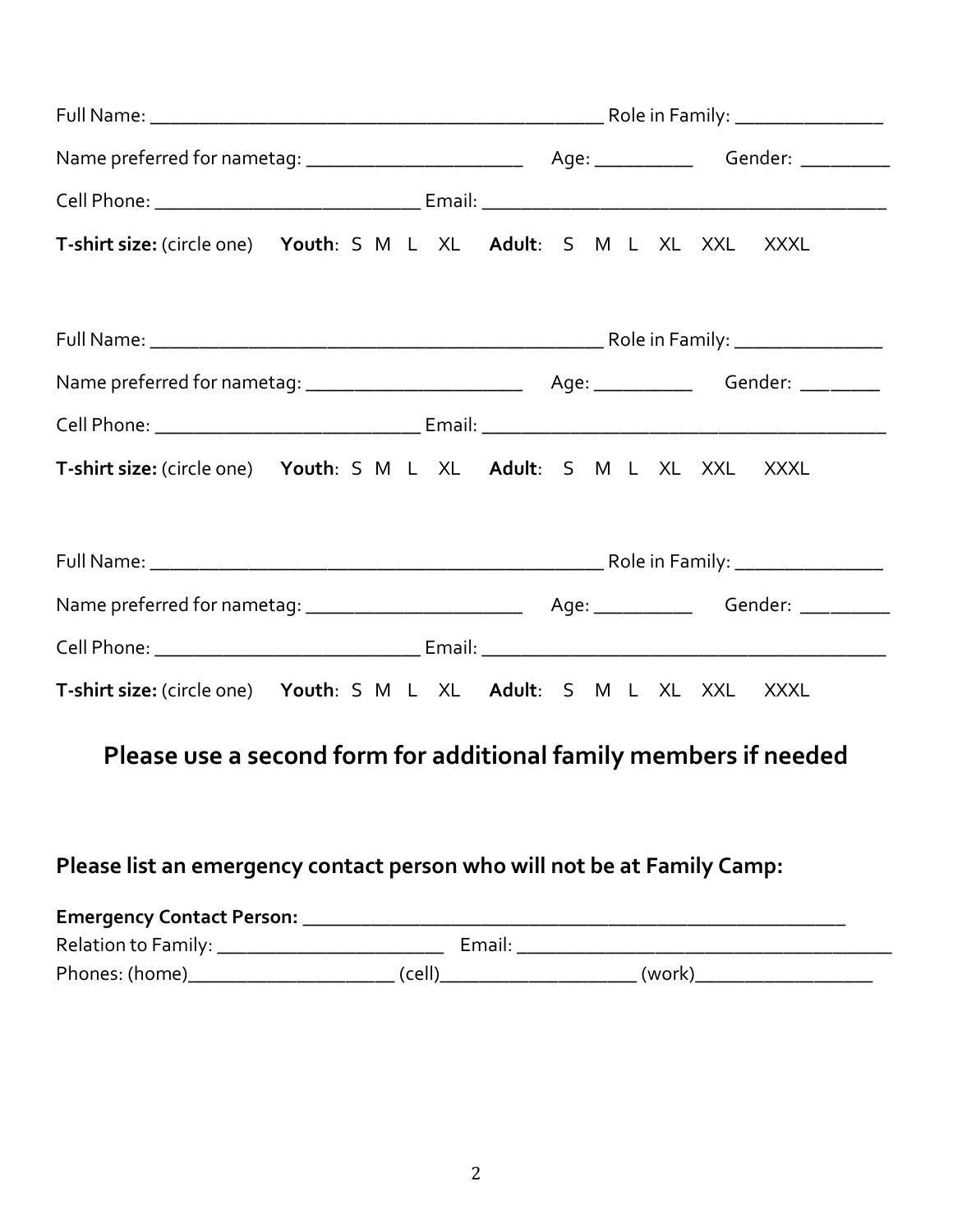**Signatures – all sections must be complete for registration process.**

### **Covenant & Signatures –**

### **Each member of the family attending Family Camp is expected to sign**

The following are the expectations for those who are participating in all camps, conferences, and other events sponsored by the Christian Church in Florida (Disciples of Christ). By signing below you (the camper) agree to the following:

- I will take part in all camp activities from beginning to end.
- I will cooperate with all camp leaders and obey the rules set for my particular camp.
- I will respect each and every person attending my particular camp, treating all people equally and with dignity.
- I will be responsible for the cleanliness and condition of any areas in which I am participating. (Graffiti, carving, cutting, mutilating, vandalizing, etc. will **NOT** be tolerated).
- I understand that language, clothing, and behavior considered offensive, foul, provocative, overtly sexual, belittling, or harmful in any way (as determined by the camp director) will **NOT** be tolerated.
- I understand that I am not to enter any cabins other than my own; I will respect everyone's personal space; I will wear my face mask as directed.
- I will **NOT** bring any electronic devices (cell phones, radios, stereos, personal listening devices, games, televisions, tablets, etc.) to any camp. Such items will be confiscated and returned at the camp's conclusion.
- I will **NOT** use tobacco products, alcohol, or any non-prescribed drugs during any camp.
- I will **NOT** bring candy, food, or snacks to any camp, unless arranged with the director.
- I will **NOT** bring fireworks, firearms, knives, or any other weapons to any camp.
- I understand telephone calls are only for emergency situations arranged by the director.
- If it is illegal, I cannot do it or have it.
- If I pose a real or perceived threat to myself, any other person, or the camp site, I may be sent home immediately at the director's discretion, and at the expense of my family.
- I understand staff will have zero tolerance for offenses against this covenant due to Covid-19 guidelines.

**Date: \_\_\_\_\_\_\_\_\_\_\_\_\_\_\_\_\_\_\_\_\_\_\_\_\_**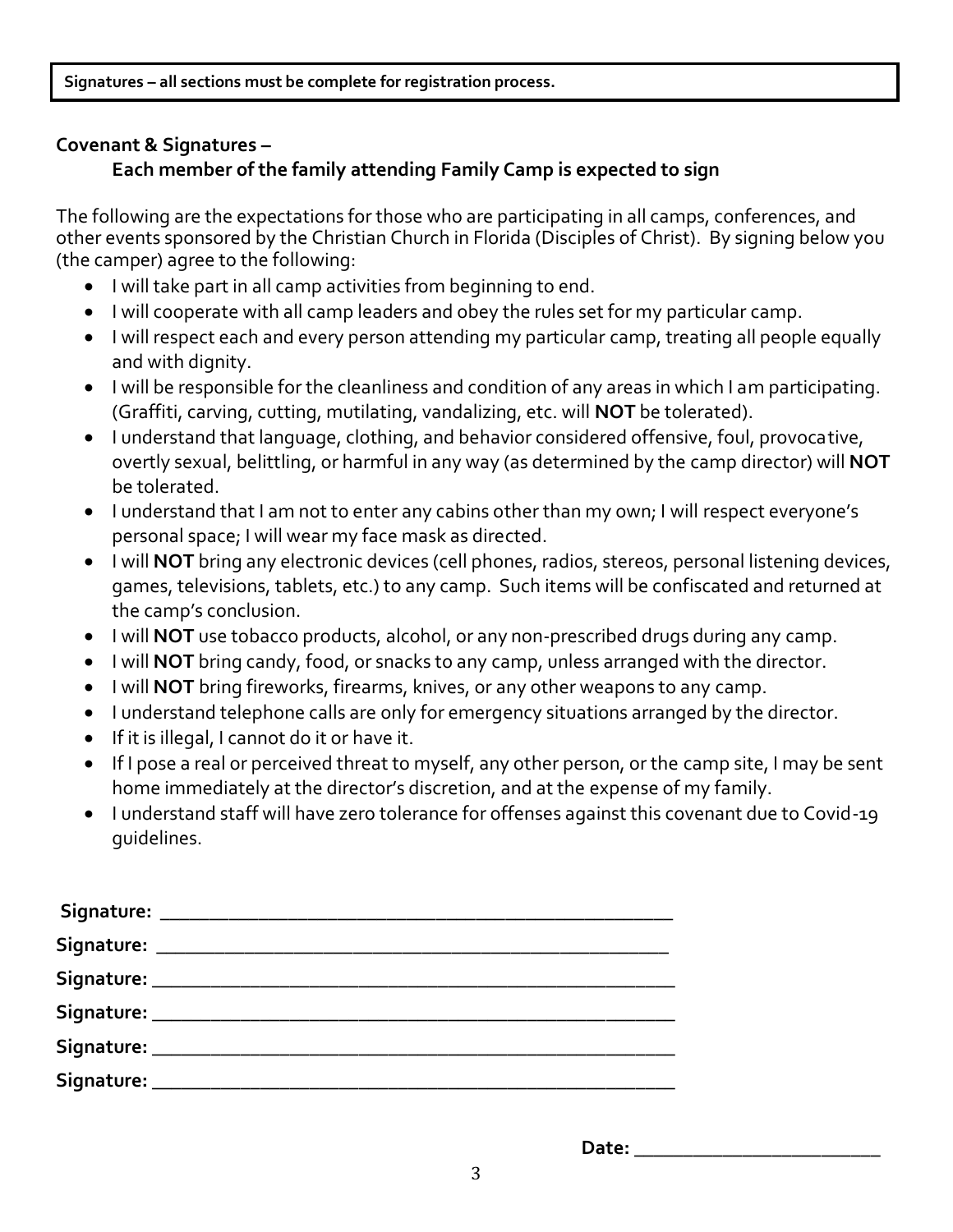|  | <b>Payment Information</b> |
|--|----------------------------|
|--|----------------------------|

| Amount due for Each Family Member \$150<br>- \$25 each (if prior to August 1st)                                                                                                                                                                                                                                                                  |
|--------------------------------------------------------------------------------------------------------------------------------------------------------------------------------------------------------------------------------------------------------------------------------------------------------------------------------------------------|
| x ___________ number of family members attending                                                                                                                                                                                                                                                                                                 |
| Early arrival option: \$40 for entire family to arrive anytime Friday afternoon. No meals are<br>included.<br>= Total Amount due: __________________________                                                                                                                                                                                     |
| Enclosed is my personal check for \$<br>or<br>Enclosed is a check from my church for \$________                                                                                                                                                                                                                                                  |
| All checks should be made to: The Retreat at Silver Springs and mailed to<br>6455 E. Silver Springs Blvd., Silver Springs, FL 34488.                                                                                                                                                                                                             |
| Online payments can be made at The Retreat at Silver Springs website:<br>http://theretreatatsilversprings.com/index.html                                                                                                                                                                                                                         |
| Parent/Guardian Consent, Payment Policy & Signature                                                                                                                                                                                                                                                                                              |
| and a common stability of the control of the stability of the following the control of the control of the control of the control of the control of the control of the control of the control of the control of the control of<br>and the state of the state of the state of the state of the state of the state of the state of the state of the |

I give my consent for \_\_\_\_\_\_\_\_\_\_\_\_\_\_\_\_\_\_\_\_\_\_\_\_\_\_\_\_\_\_\_to attend the event identified on this form and that some activities may take place off site. I understand photographs that include my youth could be taken at this event and consent for their use in future promotional materials and that a camp roster (which will include the campers name, address and email) will be distributed to each participant. In addition, I realize that I will be personally responsible for picking him/her up from the event if he/she violates any part of the Camper Covenant. In case of medical emergency, I hereby give permission to the physician selected by the Event Director to hospitalize, secure proper treatment for, and to order injections, anesthesia and/or surgery for my child as named above. I also release the Christian Church (Disciples of Christ) and its agents from liability in injuries beyond the limits of the health and accident insurance provided for in the event fee.

**Registration Policy: All registrations and fees must be received by The Retreat at Silver Springs, 6455 E. Silver Springs Blvd., Silver Springs, FL 34488, by their due date. Registrations received after that date can only be accepted with the camp director's approval and if space is available.** 

**Payment Policy:** Registration forms are not processed, and campers are not considered "Registered" until complete camp fees have been received by The Retreat at Silver Springs and every section of this form has been completed. Refunds will NOT be issued after the registration deadline. Any exceptions will be at the discretion of the Outdoor Ministry chairperson.

**\_\_\_I have read and understood the above information.**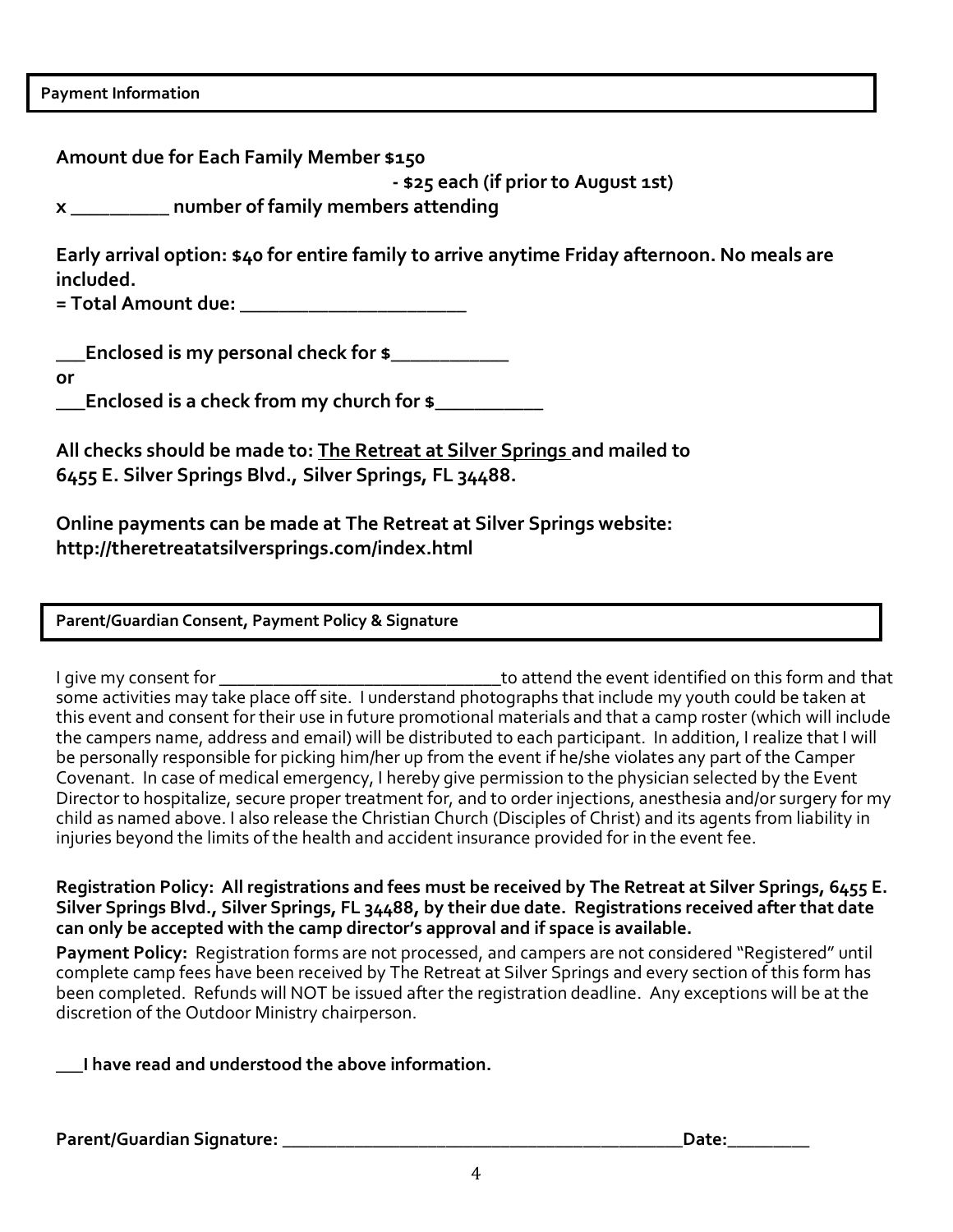|                                        | Health Information - Please complete separate form for each family member |                                                                                                                                                                                          |                      |  |  |  |
|----------------------------------------|---------------------------------------------------------------------------|------------------------------------------------------------------------------------------------------------------------------------------------------------------------------------------|----------------------|--|--|--|
|                                        | DOES FAMILY HAVE HEALTH INSURANCE: YES                                    | <b>NO</b>                                                                                                                                                                                |                      |  |  |  |
|                                        |                                                                           | If "yes", please attach a copy of the insurance card (front and back). The Retreat at Silver Springs<br>insurance supplements only those accidents and illnesses that occur during camp. |                      |  |  |  |
|                                        |                                                                           |                                                                                                                                                                                          |                      |  |  |  |
|                                        |                                                                           | Is applicant in good health and able to participate in all usual camp activities? ___Yes ___No                                                                                           |                      |  |  |  |
|                                        | Does camper have allergies (check all that apply):                        |                                                                                                                                                                                          |                      |  |  |  |
|                                        | ____Seasonal allergies _________mildew/mold _________penicillin           |                                                                                                                                                                                          | ____sulfa type drugs |  |  |  |
| ___Aspirin                             |                                                                           | __bee stings _________food allergies                                                                                                                                                     | ____others           |  |  |  |
|                                        |                                                                           |                                                                                                                                                                                          |                      |  |  |  |
| HEALTH HISTORY - Check all that apply: |                                                                           |                                                                                                                                                                                          |                      |  |  |  |
| Asthma ______________ADD/ADHD          |                                                                           | <b>Example 2</b> AIDS/HIV                                                                                                                                                                | __Epilepsy           |  |  |  |
|                                        |                                                                           |                                                                                                                                                                                          | __Stomach upsets     |  |  |  |
|                                        |                                                                           |                                                                                                                                                                                          | __Sleep walking      |  |  |  |
|                                        | _Bed-wetting ______Operations _______________Diabetes                     |                                                                                                                                                                                          | __Chicken pox        |  |  |  |
|                                        | __Serious injuries _____Chronic Condition of Heart/Lungs/other            |                                                                                                                                                                                          |                      |  |  |  |
|                                        | -History of communicable illness (like polio or tuberculosis)             |                                                                                                                                                                                          |                      |  |  |  |
|                                        |                                                                           |                                                                                                                                                                                          |                      |  |  |  |
|                                        |                                                                           |                                                                                                                                                                                          |                      |  |  |  |

|                                                                                                                                                                                                                            |  |  | I give permission for my child to receive over the counter non-prescription medications (i.e., Tylenol): |
|----------------------------------------------------------------------------------------------------------------------------------------------------------------------------------------------------------------------------|--|--|----------------------------------------------------------------------------------------------------------|
| $\rule{1em}{0.15mm}$ $\qquad$ $\qquad$ $\blacksquare$ $\blacksquare$ $\blacksquare$ $\blacksquare$ $\blacksquare$ $\blacksquare$ $\blacksquare$ $\blacksquare$ $\blacksquare$ $\blacksquare$ $\blacksquare$ $\blacksquare$ |  |  |                                                                                                          |

**Special Dietary Needs**: \_\_\_\_\_\_\_\_\_\_\_\_\_\_\_\_\_\_\_\_\_\_\_\_\_\_\_\_\_\_\_\_\_\_\_\_\_\_\_\_\_\_\_\_\_\_\_\_\_\_\_\_\_\_\_\_\_\_\_\_\_\_\_\_\_\_\_\_\_\_\_

**What do we need to know about your camper that would help us make this the best experience possible?**